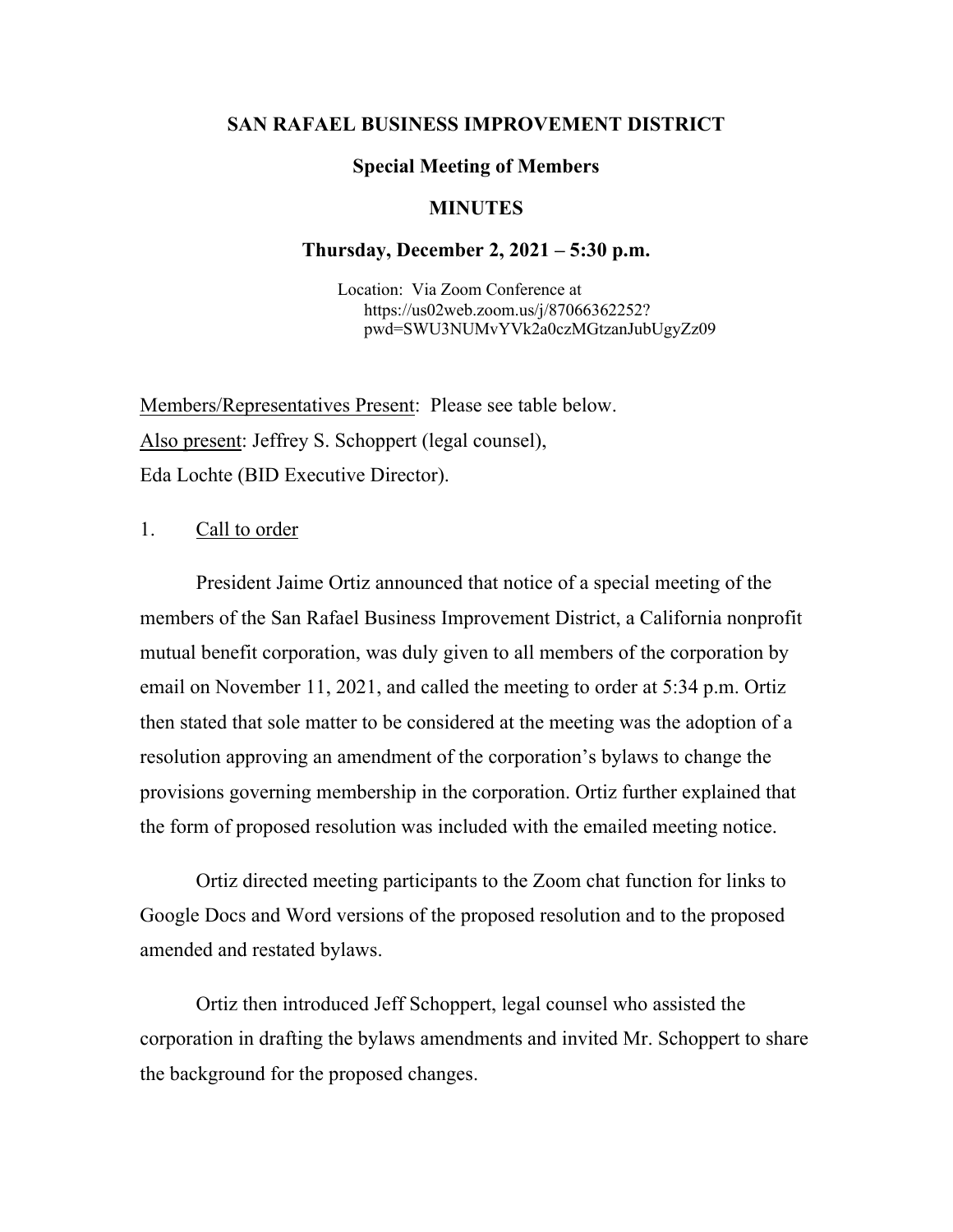# 2. Background for Bylaws changes

Schoppert provided the following background information on the proposed changes to the bylaws:

Before 2014, BID membership was limited to certain kinds of businesses located in the geographical area of Fourth Street between Lincoln Avenue and E Street and some of the side streets along Fourth in that area. In addition, only ground floor retail and food serving businesses were mandatory members. Financial institutions, service businesses, and professionals were not members, unless they voluntarily chose to pay an assessment imposed by the city on other mandatory members.

In 2013 there were approximately 125 business that were paying a city imposed downtown business improvement area assessment. Those 125 businesses were, by definition in the corporation's bylaws, members of the corporation.

Before 2014, the corporation received funding from four principal sources: (i) the business assessment imposed on businesses within the assessment area; (ii) public events sponsored by the corporation (like "May Madness"); (iii) revenue from a parking lot on the former PG&E site on Lindaro Street; and (iv) contributions from the Redevelopment Agency of the City of San Rafael ("RDA"). However, the last two sources of income – parking revenues and RDA moneys - disappeared with the plans to develop the parking lot and the elimination statewide by the legislature of Redevelopment Agencies.

Thus faced with a significant reduction in revenue, the corporation asked the City to help stabilize funding by increasing the geographical area of businesses subject to the annual assessment, as well as adding businesses like financial institutions, service businesses and professionals not previously subject to the assessment.

2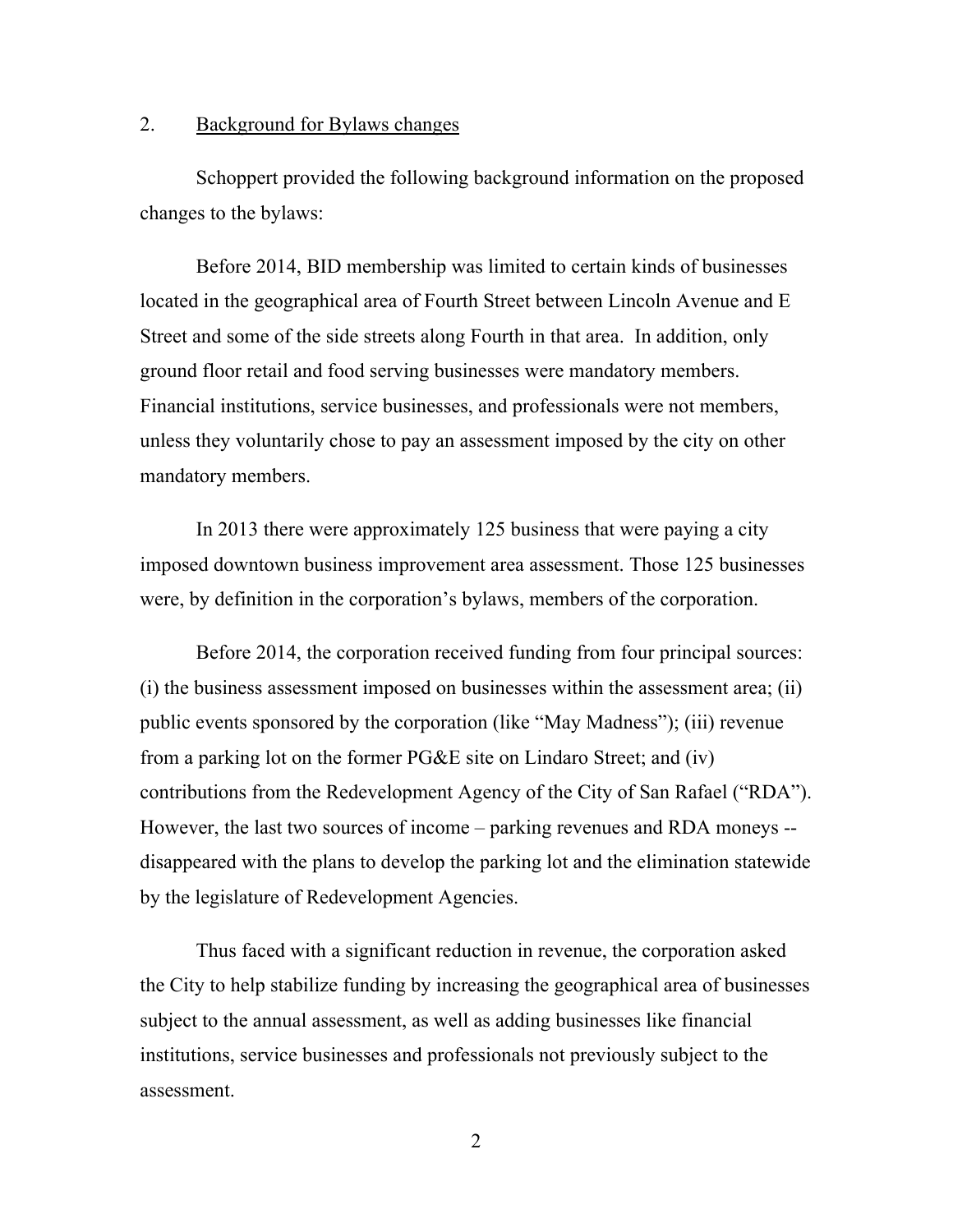The City acted to expand the number of businesses subject to the annual assessment in late 2013 by repealing the old city ordinance, Chapter 10.08 of the Municipal Code, that defined which businesses were subject to the annual improvement district assessment. The city adopted a new ordinance, Municipal Code chapter 10.09, which extended the geographical boundaries of the assessment district to include businesses located in the West End and East of Lincoln Avenue. It also removed the exemption for financial institutions, service businesses and professionals. The number of assessed businesses increased from approximately 125 to about 700.

Each year, the corporation submits to the City a work plan for the upcoming year. The work plan for the period from June through December 2014 included the task to update the by-laws to reflect the 2014 changes in the composition of the BID. The proposed resolutions will implement that goal by making every business that is assessed under the 2014 changes a member of this corporation and, thus, fully entitled to participate in the corporation's governance.

This change in the membership definition requires a vote of the members, as defined in the pre-2014 bylaws. That means only those businesses that were paying assessments under the old scheme are entitled to vote.

Schoppert concluded his remarks by thanking the board for the opportunity to work with it on this project.

Ortiz invited those present to asks questions of Schoppert. No questions or comments.

3. Resolution approving amendment of Bylaws membership provisions

a. Identification of members present and qualified to vote on adoption of resolution.

3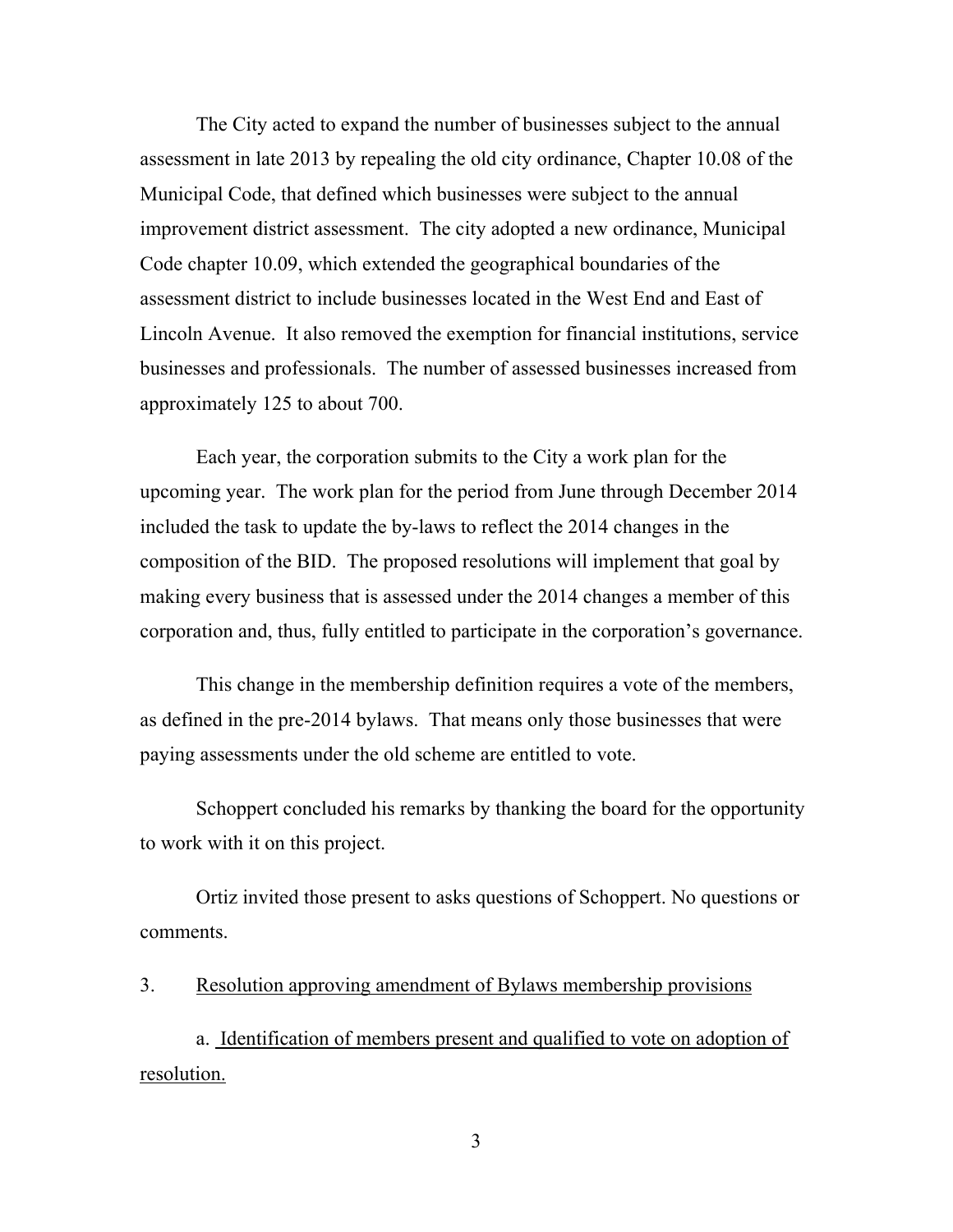Ortiz explained that only businesses that were members of the San Rafael Business Improvement District in 2013 are allowed to vote on the proposal being submitted for member approval. Ortiz then asked members who were present and qualified to vote to identify themselves by name and the business they represented, and to confirm they were members of the BID in 2013.

Member Representative Business Represented Member in 2013 (Y/N) 1. Shirley Weiss Marin Jewelers Guild  $\begin{array}{|l|l|}\n\hline\n\end{array}$ 2. Bishlam/Amy Bullock  $\vert$  Salon B  $\vert$  Y 3. Tobi Lessem Bodywise Massage  $|Y|$ 4. Erika Bowker Pleasures of the Heart Y 5. Jamie Ortiz Bank of Marin Y (voluntary member) 6. Terrance Thornton  $\vert$  San Rafael Martial Arts  $\vert$  Y 7. Elisabeth Setten Art Works Downtown V 8. Adam Dawson Mike's Bikes Y 9. Maly Ouneklap Bangkok Thai  $|Y|$ 10. Jean Noel Bechet Bechet's Boulangerie Y

The following members so identified themselves:

After the members identified themselves, Ortiz confirmed that a quorum of members, being eight or more members, was present.